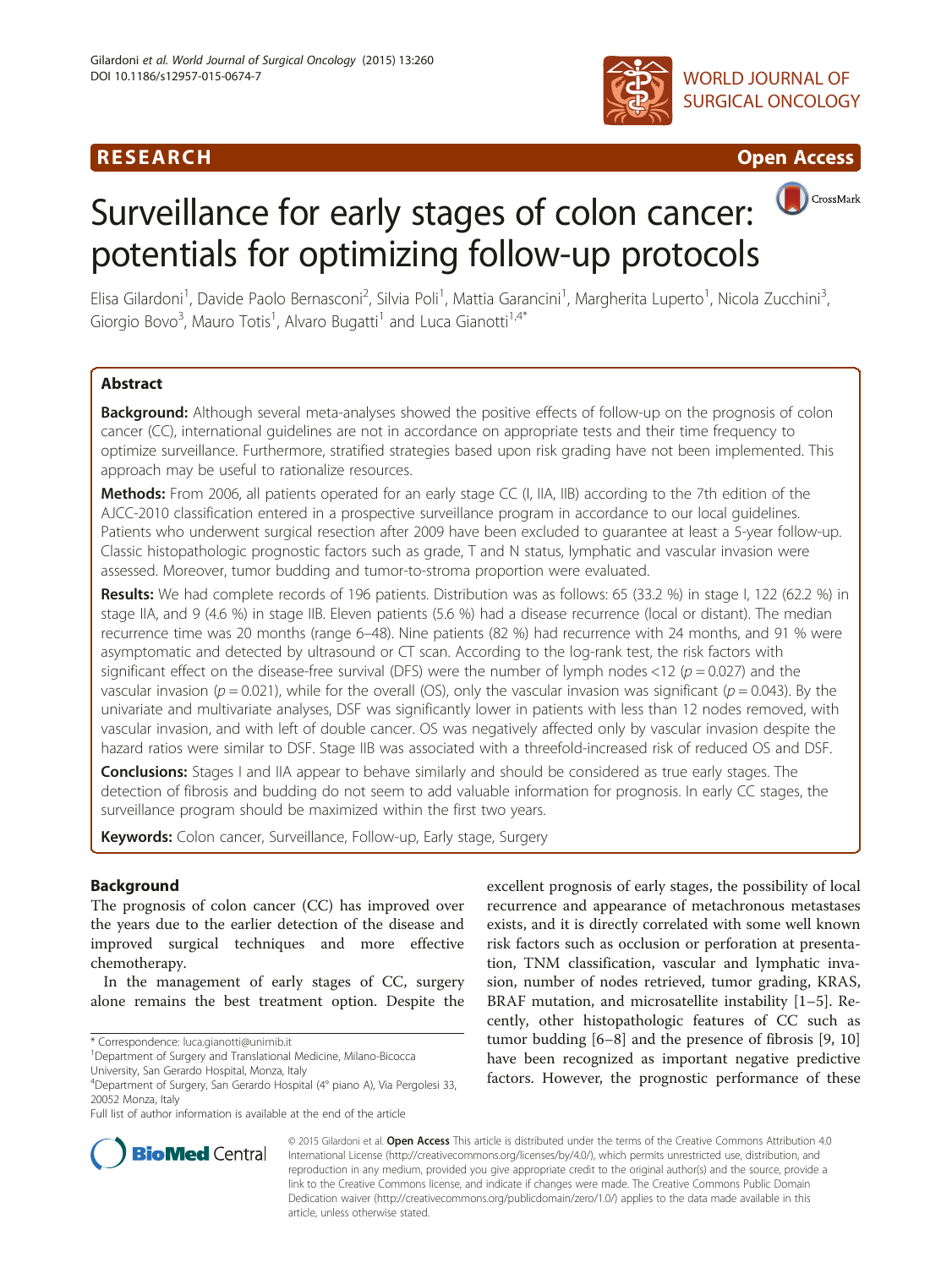new elements has not been fully validated in all cancer stages.

Surveillance remains a cornerstone approach to detect recurrence at an early stage [\[11](#page-9-0), [12](#page-9-0)] and consequently to plan further therapeutic strategies. Although several meta-analyses have been performed on the positive effects of the follow-up on CC prognosis [\[13](#page-9-0), [14](#page-9-0)], international guidelines are not in accordance on appropriate tests and their time frequency to optimize surveillance [[15](#page-9-0)–[18](#page-9-0)]. Furthermore, stratified strategies based upon risk scaling have not been implemented. This approach may be useful to rationalize resources.

The aims of this study were to identify predictors of recurrent disease and long-term survival among subjects operated for early stages (I, IIA, IIB) of CC defined according to the latest edition of the American Joint Committee on Cancer (AJCC) [[19\]](#page-9-0) and to determine potential recommendations for a optimize follow-up protocol.

## Methods

Since 2006, we prospectively recorded in an electronic database all the clinical and pathological data, and the office visits of all patients operated for CC at the Department of Surgery of the Milano-Bicocca University-San Gerardo Hospital.

All patients entered in a surveillance program in accordance to our local guidelines (Table 1). All patients underwent contrast-enhanced abdominal ultrasound. In cases of unclear results of CEUS imaging, a contrastenhanced CT scan was done.

From this database, we retrospectively selected patients with a potentially curative resection and an early stage disease (I, IIA, IIB) according to the 7th edition of the AJCC-2010 classification [\[19](#page-9-0)] and operated between 2006 and 2009. We defined a radical resection (R0) when the resection margins were  $\geq$ 5 cm, and circumferential margins were not involved. Patients who underwent surgical resection after 2009 have been excluded to guarantee at least a 5-year follow-up.

All cases have been reviewed by two GI pathologists (GB and NZ) at double-headed microscope to confirm the following histopathologic prognostic factors: grade, T and N status, lymphatic and vascular invasion. Tumor budding (isolated single cancer cells or cluster composed of fewer than five neoplastic cells) has been evaluated in each tumor as described by Ueno et al. [[6](#page-9-0), [7\]](#page-9-0); fields with most prominent budding at the tumor invasive margin were selected and a count of the foci of budding was made with a ×20 objective. Tumor budding was considered positive when bud count was higher than 9. Tumor-to-stroma proportion has been evaluated applying Huijbers et al. criteria [\[9](#page-9-0)]. The stroma percentage has been estimated at the most invasive area of each tumor at ×10. Each case has been given a tenfold scoring percentage and further grouped into the high-stroma ( $>50$  %) or low-stroma ( $\leq50$  %) category for statistical analysis.

#### **Statistics**

Descriptive statistics of the risk factors considered were computed separately for the patients with and without recurrent disease. Two end-points were considered: disease-free survival (DFS), defined as the time elapsed from the intervention to relapse or death in absence of relapse or end of the follow-up, and overall survival (OS), defined as the time elapsed from the intervention to death by any cause or end of the follow-up. The Kaplan-Meier survival curves were estimated for the two end-points and for each risk factor, and were compared using the log-rank test. Finally, the effect of the risk factors on the two end-points was evaluated with both univariate and multivariate regression analyses, using the Cox model. All  $p$  values <0.05 were considered significant. The R software version 3.0.2 was used for statistical analyses.

#### Results

In the study period, a total number of 567 patients were operated on for CC. Three hundred and thirty-eight

Table 1 Routine surveillance protocol according the local quidelines

| Months after<br>operation | Medical history and<br>physical examination | Complete blood count<br>(CEA, CA 19-9 included) | Contrast-enhanced<br>abdominal ultrasound | Abdominal and chest<br>computed tomoghapy | Colonoscopy |
|---------------------------|---------------------------------------------|-------------------------------------------------|-------------------------------------------|-------------------------------------------|-------------|
| 6                         | Χ                                           |                                                 |                                           |                                           |             |
| 12                        | X                                           |                                                 |                                           |                                           |             |
| 18                        | Χ                                           | Χ                                               |                                           |                                           |             |
| 24                        | Χ                                           |                                                 |                                           | Х                                         |             |
| 30                        | Χ                                           | х                                               | Χ                                         |                                           |             |
| 36                        | Χ                                           |                                                 |                                           |                                           |             |
| 48                        | Χ                                           | Χ                                               |                                           |                                           |             |
| 60                        | Χ                                           | Χ                                               |                                           |                                           |             |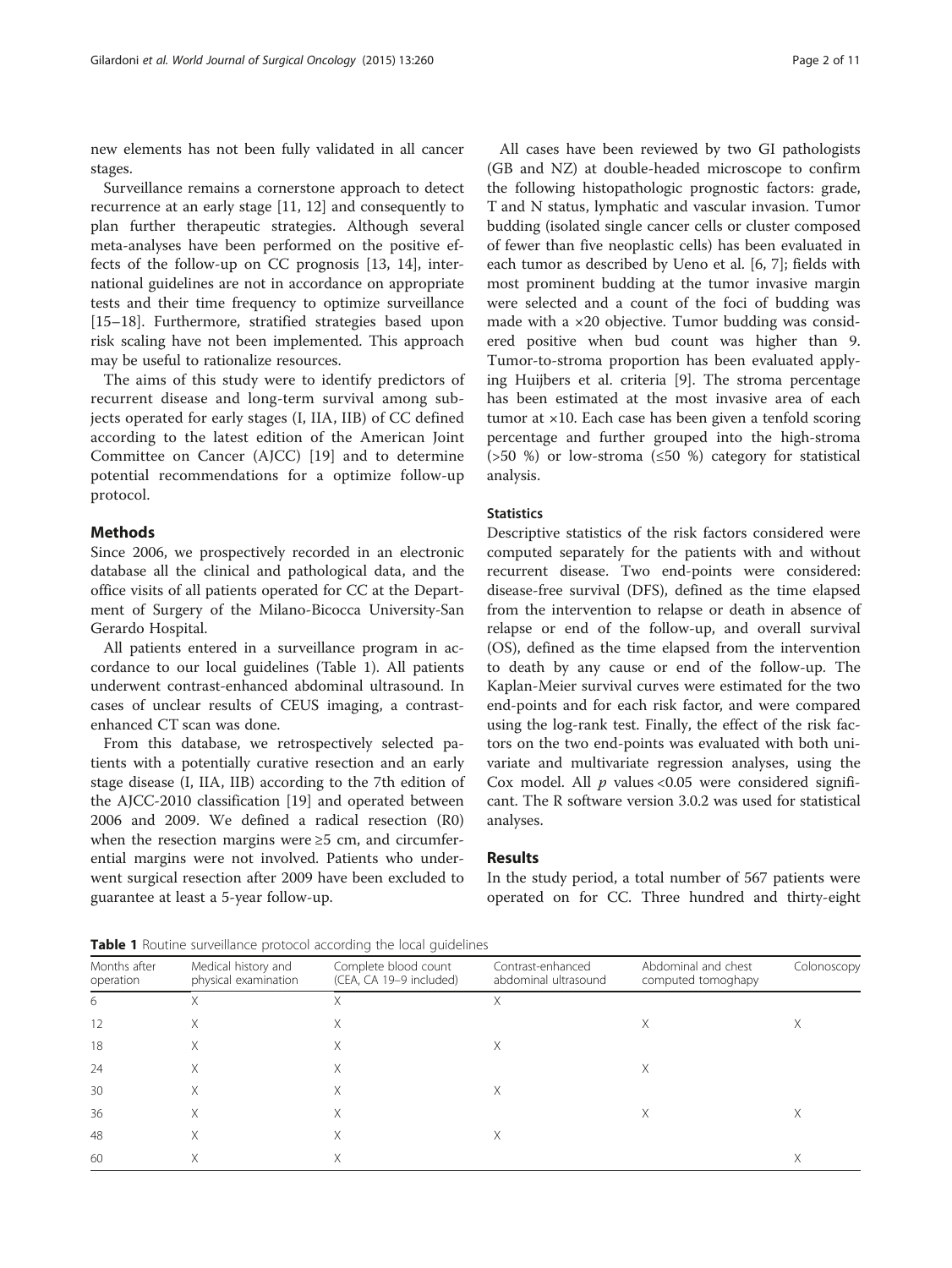patients were exclude, 37 in stage 0; 48 in stage IIC; 144, in stage III; 105 in stage IV. Two hundred and thirtythree subjects with stage I, IIA, or IIB were selected. Thirty-four patients (14.6 %) were excluded for incomplete or lost at follow-up and three patients for incomplete data for pathology examination. A final population of 196 patients with complete records was distributed as follows: 65 (33.2 %) in stage I, 122 (62.2 %) in stage IIA, and 9 (4.6 %) in stage IIB.

Eleven patients (5.6 %) had a disease recurrence (local or distant). The characteristics of the overall population and of the patients with and without recurrence are described in detail in Table [2](#page-3-0). No significant differences were observed when patients with and without recurrence were compared with the exception of cancer site. Subjects with tumor of the left colon and multiple cancer location were at significant higher risk of recurrence. We observed a trend toward a significant increase of risk for patients with less than 12 nodes retrieved, presence of vascular and lymphatic invasion and high presence of fibrosis.

Table [3](#page-4-0) shows the characteristics of the patients with recurrence, the site and timing of recurrence and the diagnostic tools used to prove it. Adjuvant chemotherapy was prescribed in 2 cases: one for cancer perforation and one for the small number of lymph nodes removed  $(n = 5)$  and massive lymphatic/vascular invasion. The mean recurrence time was 20 months from surgery (range of 6–48 months). In nine out of eleven patients (81.8 %), recurrence was within 24 months, and in all cases but one (90.9 %), recurrence was asymptomatic and detected by ultrasound or CT scan. Two patients had local recurrence, three pulmonary, one local and pulmonary, and five hepatic metastases. The Kaplan-Meier estimates (95 % CI) of the DFS and OS on the whole sample at 5 years after diagnosis were 0.878 (0.829–0.929) and 0.905 (0.860–0.953), respectively (Fig. [1](#page-5-0)). According to the log-rank test, the risk factors with a statistically significant effect on the DFS were the number of lymph nodes <12 ( $p = 0.027$ ) and the vascular invasion ( $p = 0.021$ ), while for the OS only the vascular invasion was significant ( $p = 0.043$ ). These results are shown graphically by the Kaplan-Meier curves of Fig. [2](#page-6-0) (DFS) and Fig. [3](#page-7-0) (OS).

By the univariate analysis, DSF was significantly lower in patients with less than 12 nodes removed, with vascular invasion, and with left or double cancer. From a statistical point of view, OS was negatively affected only by vascular invasion despite the hazard ratios being similar to DSF. Stage IIB was associated with a threefoldincreased risk of reduced OS and DSF, but the data might have generated bias for the small number of patients. By the multivariate analysis, the risk factors for decreased OS and DSF confirmed the results of the univariate analysis but only left and double cancer reached statistical significance (Table [4\)](#page-8-0).

## **Discussion**

The main potential benefit of implementing follow-up programs is the early detection and subsequent treatment of disease relapse particularly when recurrence is asymptomatic [\[20\]](#page-9-0). The major challenge for any health care provider is to find a reasonable balance between optimal time intervals of surveillance visits and radiological imaging and health care resources used to provide these examinations. If on one side, patients derive a sense of well-being and reassurance with regular follow-up, on the other a strict surveillance may create anxiety prior to their visit and potential of false positive tests may result in further concern.

Recently several scientific societies and groups of experts provided guidelines and recommendations for the optimal strategies to implement follow-up of colon cancer [[16](#page-9-0), [21, 22\]](#page-9-0). One of the potential limitations is the lack of stratification of recurrent risk among different cancer stages, since the above recommendations are generically stated for all cancer stages. It is well recognized that early stages of colon cancer have a lower risk of relapse, and therefore, more accurate strategies for optimizing and tailoring surveillance protocols might be proposed. A risk-adapted follow-up in which the intensity varies according to the risk of recurrence might increase the cost-effectiveness by concentrating resources on patients at high risk. Selective use of intensive followup regimens, excluding patients at low risk for recurrence and patients who cannot tolerate further curative resection while concentrating on subpopulations of patients at high risk, may increase the utility of such regimens and thus improve efficacy. Continued improvements in risk stratification, disease detection, and treatment might increase the benefits of postoperative surveillance.

In this line of thought, we analyzed the overall and disease-free survival rates of patients with stage I, IIA, and IIB to evaluate if among these subjects we might find specific variables useful to identify cohorts with low or high risk of recurrence in order to split subgroups in which follow-up may be more of less intensive in term of time intervals of visits and diagnostic workup.

Our 5-year follow-up data are in accordance with recent large series [[23](#page-9-0)] reporting overall and disease-free survival rates. Recurrent time and site were also quite consistent with other reports [[21, 24](#page-9-0)]. In our series, 82 % of the patients were diagnosed with recurrence within 2 years and in all but one case, relapse was detected by US or CT scan.

By substage analyses, we found that overall and diseasefree survival curves of stage I and IIA were almost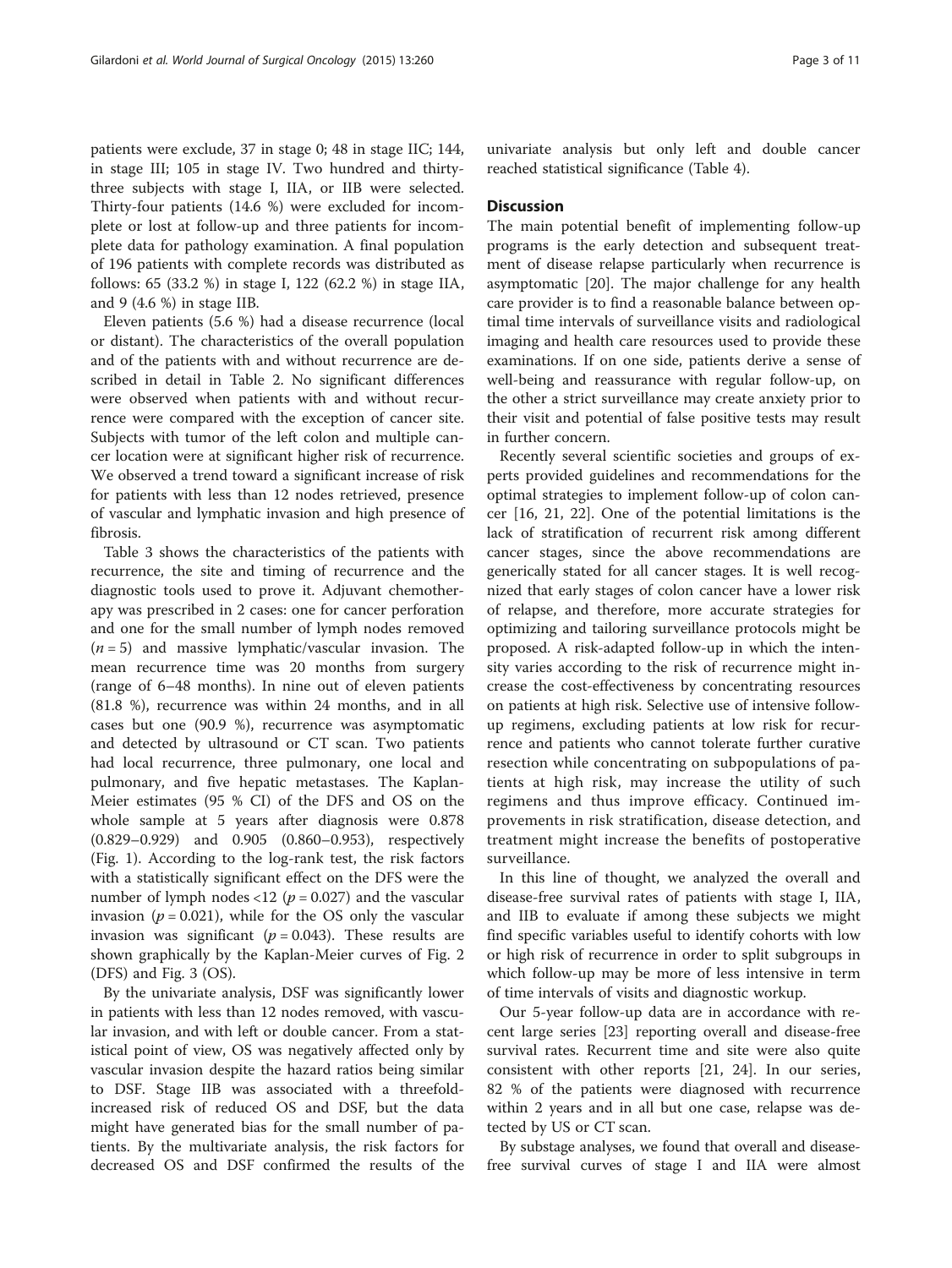| Characteristic            | Total      | Recurrence    | Non recurrence | $p$ value |
|---------------------------|------------|---------------|----------------|-----------|
| Overall patients          | 196        | 11(5.6)       | 185 (94.4)     |           |
| Gender                    |            |               |                |           |
| Male                      | 117 (59.7) | 5(45.5)       | 112 (60.5)     | 0.356     |
| Female                    | 79 (40.3)  | 6(54.5)       | 73 (39.5)      |           |
| Median age (range), years | 70 (40-89) | $71(63 - 81)$ | 70 (40-89)     | 0.262     |
| ASA score                 |            |               |                |           |
| $\mathbf{1}$              | 7(3.6)     | $\mathbf 0$   | 7(3.8)         | 0.661     |
| $\overline{c}$            | 116 (59.2) | 7(63.6)       | 109 (58.9)     |           |
| 3                         | 66 (33.7)  | 3(27.3)       | 63 (34.1)      |           |
| 4                         | 7(3.6)     | 1(9.1)        | 6(3.2)         |           |
| Tumor site                |            |               |                |           |
| Right colon               | 83 (42.3)  | 2(18.2)       | 81 (43.8)      | 0.009     |
| Trasversum colon          | 17(8.7)    | $\mathbf 0$   | 17 (9.2)       |           |
| Left colon                | 94 (48.0)  | 8 (72.7)      | 86 (46.5)      |           |
| >1 location               | 2(1.0)     | 1(9.1)        | 1(0.5)         |           |
| Τ                         |            |               |                |           |
| $\mathbf{1}$              | 10(5.1)    | $\mathbf 0$   | 10(5.4)        | 0.772     |
| $\overline{2}$            | 56 (28.6)  | 3(27.3)       | 53 (28.6)      |           |
| 3                         | 121 (61.7) | 7(63.6)       | 114 (61.6)     |           |
| 4a                        | 9(4.6)     | 1(9.1)        | 8(4.3)         |           |
| Stage                     |            |               |                |           |
| $\mathbf{1}$              | 65 (33.2)  | 3(27.3)       | 62 (33.5)      | 0.726     |
| 2A                        | 122 (62.2) | 7(63.6)       | 115 (62.2)     |           |
| 2B                        | 9(4.6)     | 1(9.1)        | 8(4.3)         |           |
| Grading                   |            |               |                |           |
| $\mathbf{1}$              | 15(7.7)    | $\mathbf 0$   | 15(8.1)        | 0.349     |
| $\overline{c}$            | 166 (84.7) | 11 (100)      | 155 (83.8)     |           |
| 3                         | 15(7.7)    | $\mathbf 0$   | 15(8.1)        |           |
| Lymph nodes retrieved     |            |               |                |           |
| $> = 12$                  | 153 (78.1) | 6(54.5)       | 147 (79.5)     | 0.066     |
| < 12                      | 43 (21.9)  | 5(45.5)       | 38 (20.5)      |           |
| Vascular invasion         |            |               |                |           |

<span id="page-3-0"></span>**Table 2** Characteristics of the overall population and of patients with or without recurrence

| $\geq$ = 12             | 153 (78.1) | 0(54.5) | 147 (79.5) | <b>0.066</b> |
|-------------------------|------------|---------|------------|--------------|
| <12                     | 43 (21.9)  | 5(45.5) | 38 (20.5)  |              |
| Vascular invasion       |            |         |            |              |
| yes                     | 9(4.6)     | 2(18.2) | 7(3.8)     | 0.083        |
| no                      | 187 (95.4) | 9(81.8) | 178 (96.2) |              |
| Lymphatic invasion      |            |         |            |              |
| yes                     | 32 (16.3)  | 4(36.4) | 28 (15.1)  | 0.084        |
| no                      | 164 (83.7) | 7(63.6) | 157 (84.9) |              |
| Growth                  |            |         |            |              |
| Infiltrative            | 108 (55.1) | 7(63.6) | 101 (54.6) | 0.784        |
| Expansive               | 88 (44.9)  | 4(36.4) | 84 (45.4)  |              |
| Lymphocyte infiltration |            |         |            |              |
| no                      | 60 (30.6)  | 6(54.5) | 54 (29.2)  | 0.301        |
| small                   | 19(9.7)    | 1(9.1)  | 18(9.7)    |              |
| small-moderate          | 71 (36.2)  | 2(18.2) | 69 (37.3)  |              |
|                         |            |         |            |              |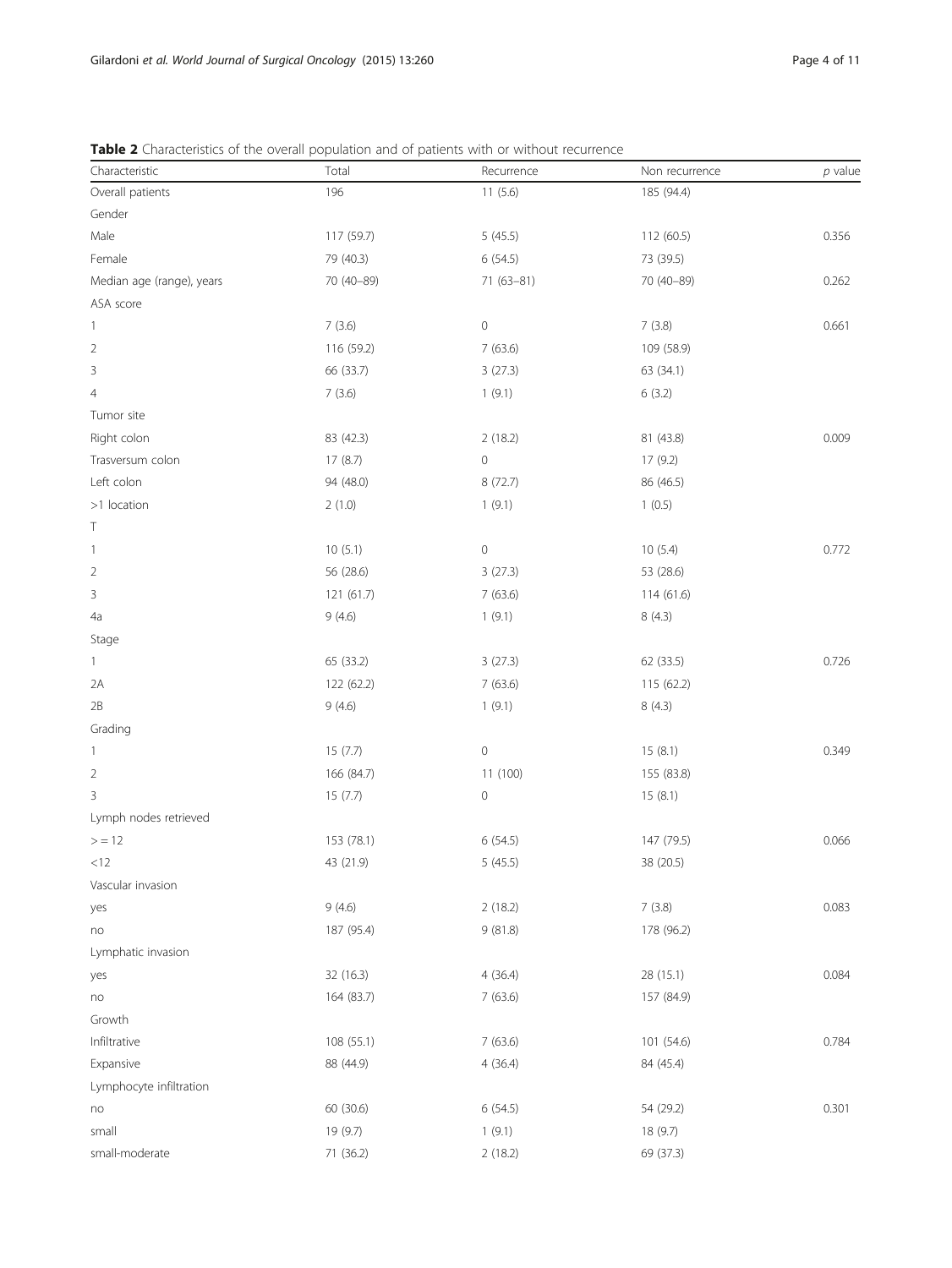| moderate                  | 22 (11.2)           | $\circ$     | 22 (11.9)           |       |
|---------------------------|---------------------|-------------|---------------------|-------|
| severe                    | 24 (12.2)           | 2(18.2)     | 22 (11.9)           |       |
| Setting                   |                     |             |                     |       |
| elective surgery          | 180 (91.8)          | 11 (100)    | 169 (91.4)          | 0.605 |
| emergency                 | 16(8.2)             | $\mathbf 0$ | 16(8.6)             |       |
| <b>Blood transfusions</b> |                     |             |                     |       |
| no                        | 164 (83.7)          | 10 (90.9)   | 151 (81.6)          | 0.707 |
| yes                       | 35 (16.3)           | 1(9.1)      | 34 (18.4)           |       |
| Fibrosis                  |                     |             |                     |       |
| 10                        | 100 (51.0)          | 3(27.3)     | 97 (52.4)           | 0.054 |
| 20                        | 28 (14.3)           | 2(18.2)     | 26 (14.1)           |       |
| 30                        | 22 (11.2)           | 2(18.2)     | 20 (10.8)           |       |
| 40                        | 12(6.1)             | 1(9.1)      | 11(5.9)             |       |
| 50                        | 12(6.1)             | $\,0\,$     | 12(6.5)             |       |
| 60                        | 8(4.1)              | $\,0\,$     | 8(4.3)              |       |
| 70                        | 11(5.6)             | 2(18.2)     | 9(4.9)              |       |
| 80                        | 3(1.5)              | 1(9.1)      | 2(1.1)              |       |
| 90                        | $\mathsf{O}\xspace$ | $\,0\,$     | $\mathsf{O}\xspace$ |       |
| 100                       | $\mathbf 0$         | $\mathbf 0$ | $\mathsf{O}\xspace$ |       |
| Fibrosis grade            |                     |             |                     |       |
| High $(>= 50 %$           | 34 (17.3)           | 3(27.3)     | 31 (16.8)           | 0.408 |
| Low (<50 %)               | 162 (82.7)          | 8 (72.7)    | 154 (83.2)          |       |
| Budding                   |                     |             |                     |       |
| High $(>= 10$ foci)       | 38 (19.4)           | 4(36.4)     | 34 (18.4)           | 0.229 |
| Low $(<$ 10 foci)         | 158 (80.6)          | 7(63.6)     | 151 (81.6)          |       |

<span id="page-4-0"></span>Table 2 Characteristics of the overall population and of patients with or without recurrence (Continued)

Data are number of patients (%) or median (range) when specified

Table 3 Characteristics of the eleven patients with recurrent disease

| Patient        | Initial stage | Adjuvant chemotherapy<br>after surgery | Site of recurrence | Presence of<br>symptoms | Timing of recurrence<br>(months) | Diagnostic<br>tool |
|----------------|---------------|----------------------------------------|--------------------|-------------------------|----------------------------------|--------------------|
|                |               | No                                     | Liver              | No.                     | 6                                | CEUS and CT        |
| $\overline{2}$ |               | No                                     | Local and lung     | No                      | 24                               | CEUS and CT        |
| 3              | <b>IIA</b>    | No                                     | Lung               | No                      | 48                               | C                  |
| $\overline{4}$ | <b>IIA</b>    | No                                     | Liver              | No                      | 18                               | CEUS and CT        |
| 5              | <b>IIA</b>    | Yes                                    | Lung               | No                      | 18                               | CT                 |
| 6              | $  A +$       | No                                     | Liver              | No                      | 18                               | C                  |
| $\overline{7}$ | <b>IIA</b>    | No                                     | Liver              | Abdominal pain          | 42                               | CEUS and CT        |
| 8              | <b>IIA</b>    | Yes                                    | Lung               | No                      | 24                               | <b>CT</b>          |
| 9              | <b>IIA</b>    | <b>No</b>                              | Local              | No                      | 12                               | CT                 |
| 10             |               | No                                     | Local              | No                      | 12                               | Colonoscopy        |
| 11             | IIB           | No                                     | Liver              | No                      | 12                               | C                  |

CEUS contrast-enhanced ultrasound

CT computed tomography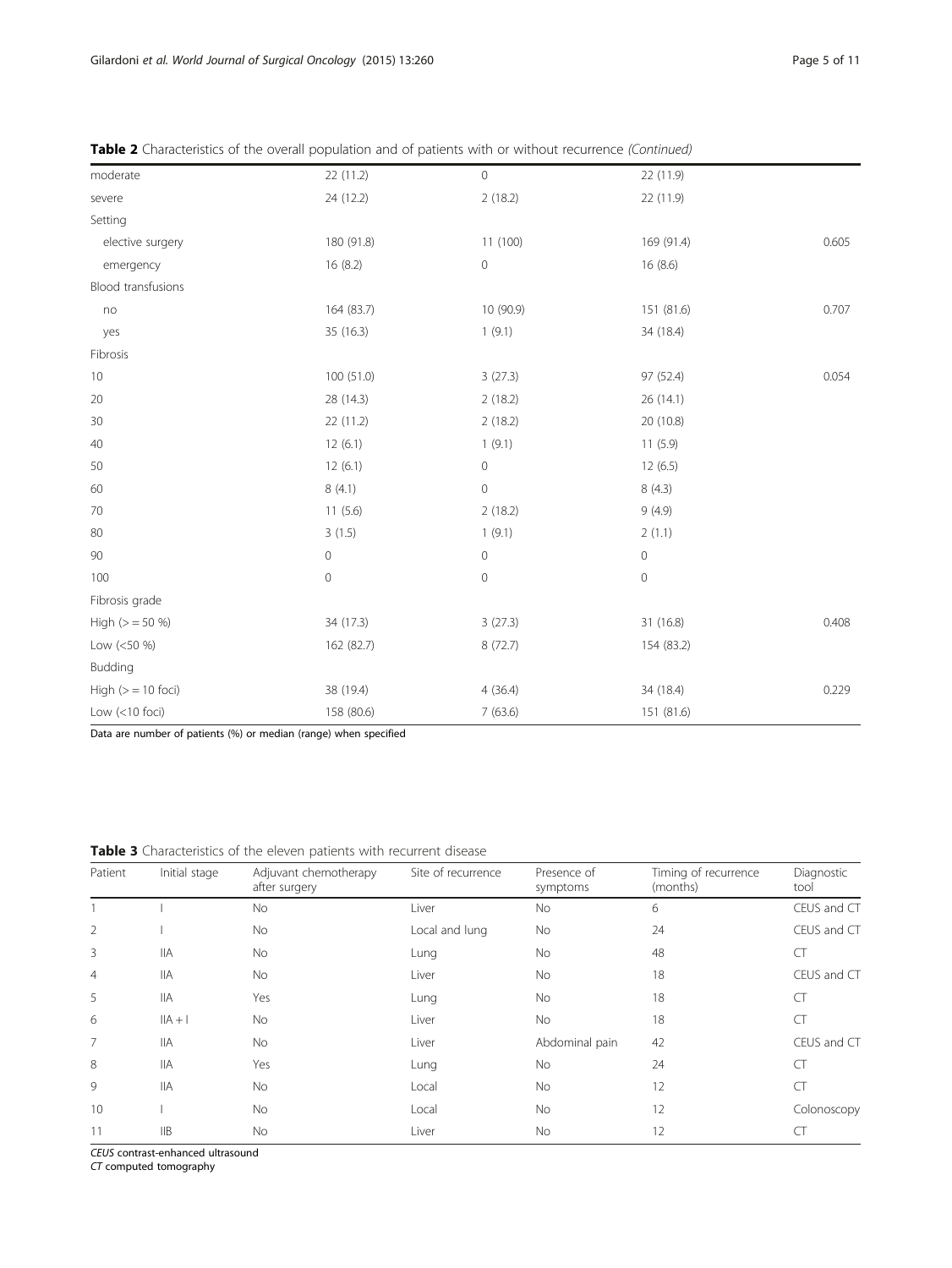<span id="page-5-0"></span>

overlapping while stage IIB had a negative impact on cancer-related mortality. With the intrinsic limitation of the small number of patients in our series, the present results confirm that stage IIB should be considered as a subgroup with poorer prognosis [[25](#page-9-0)].

By analyzing the impact of single risk factors on recurrence, we observed that left or double site cancer were negative prognostic variables. This relationship between relapse and tumor location is not clear, but it may be related to tumor biology. One specific aspect of tumor biology is microsatellite instability (MSI). Multiple studies [\[5](#page-9-0), [26\]](#page-9-0) found that patients with MSI-positive tumors have a better overall prognosis and that MSI status is an independent positive predictor of survival. MSI is predominantly seen in right-sided colon cancers, and less than 5 % of left-sided cancers show MSI. Probably, in the next future, it will be necessary to include routinely MSI description in pathologic specimens to obtain a higher prognostic performance.

Several investigators aimed to identify a specific "ideal minimum" number of nodes to be reported. There has been great variation between studies in terms of identifying an "ideal minimum" number of nodes to be examined in stage II cancers, with figures ranging from 6 to 17 nodes [\[27](#page-9-0)–[29\]](#page-9-0). An accurate description of node involvement may be particularly important in stage II tumors for a number of reasons. Firstly, the identification of a specific figure provides an indicator as to where it can be stated with defined certainty that the risk of long-term mortality is reduced [\[28, 29\]](#page-9-0). Secondly, it provides an important means of institutional quality control. Interestingly, the American National Quality Forum has endorsed a number of 12 nodes as a standard for assessing hospital performance in the surgical management of colonic tumors [[27](#page-9-0), [30](#page-9-0)]. Finally, an ideal minimum number of nodes may also be used as a "cut-off" value, below which stage II patients may be offered adjuvant chemotherapy [\[27](#page-9-0)].

In the present reports, the rate of patients with less than 12 nodes retrieved was 22 %. This figure is in line with other large series [\[31](#page-9-0), [32\]](#page-9-0), advocating that this is a common and worldwide problem, since this represents a negative prognostic factor [\[3](#page-9-0), [33\]](#page-9-0) as also suggested by our data.

Recently, tumor budding has been reported as one of the major malignant characteristics of colorectal carcinomas. It is defined as the presence of isolated single cells or small cell clusters (up to four cells) scattered in the stroma at invasive fronts; this represents feature loss of both glandular differentiation and cell cohesion that is crucial for the development of high invasive properties [[6, 34](#page-9-0)]. Ueno classification divided it into high grade budding  $(\geq 10$  foci) or low grade  $(\leq 10$  foci).

Lai et al. [\[35](#page-9-0)] reported that, in his experience, tumor budding is an important prognostic parameter for cancer-specific outcomes in patients with stage II colorectal cancer. They concluded that tumor budding could help to identify high-risk patients who might benefit from adjuvant chemotherapy. Othsuki et al. [[36](#page-10-0)] demonstrated a significant difference in disease-free survival using our definition (high grade  $\geq 10$  foci, low grade <10 foci). Likely, our negative results were related to the relative low number of patients or for the inclusion of patient in stage I, and the exclusion of rectal cancer.

The presence and the degree of fibrosis in the cancer seems to be another important prognostic negative factor [[37](#page-10-0)]. Mesker et al. [\[10\]](#page-9-0) proposed a differentiation into high percentage (≥50 % of fibrosis) and low percentage (<50 %). Huijbers et al. [[9\]](#page-9-0) in a series of 710 patients observed a significant decrease in the overall survival and disease-free survival for the patients with high percentage of fibrosis versus patients with a low percentage of fibrosis (69 vs. 83 % and 58 vs. 77 %, respectively) but without differentiating the prognostic ability by stage. Our results suggest that, at least, in early colon cancer stages, fibrosis is not a key prognostic element.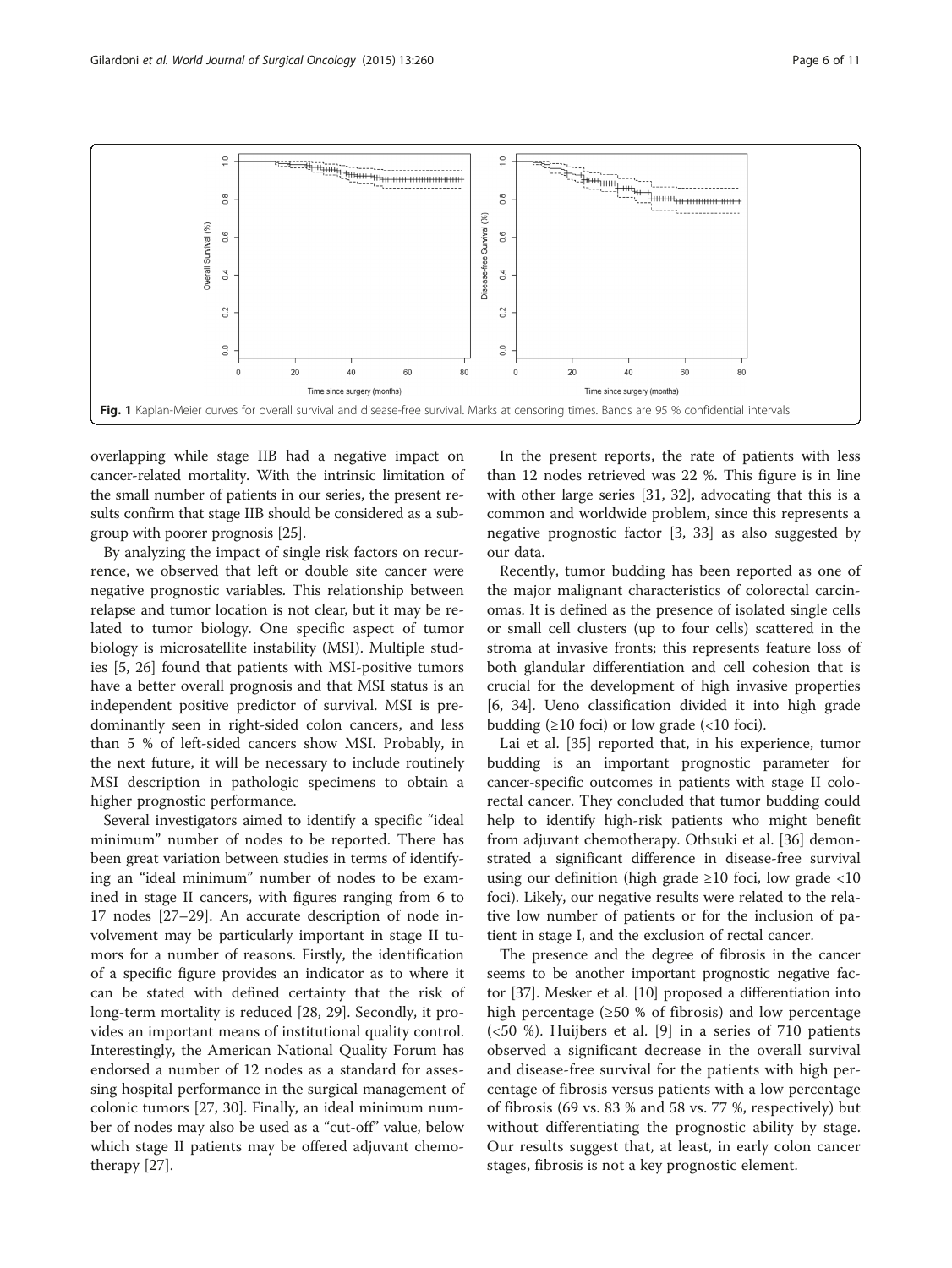<span id="page-6-0"></span>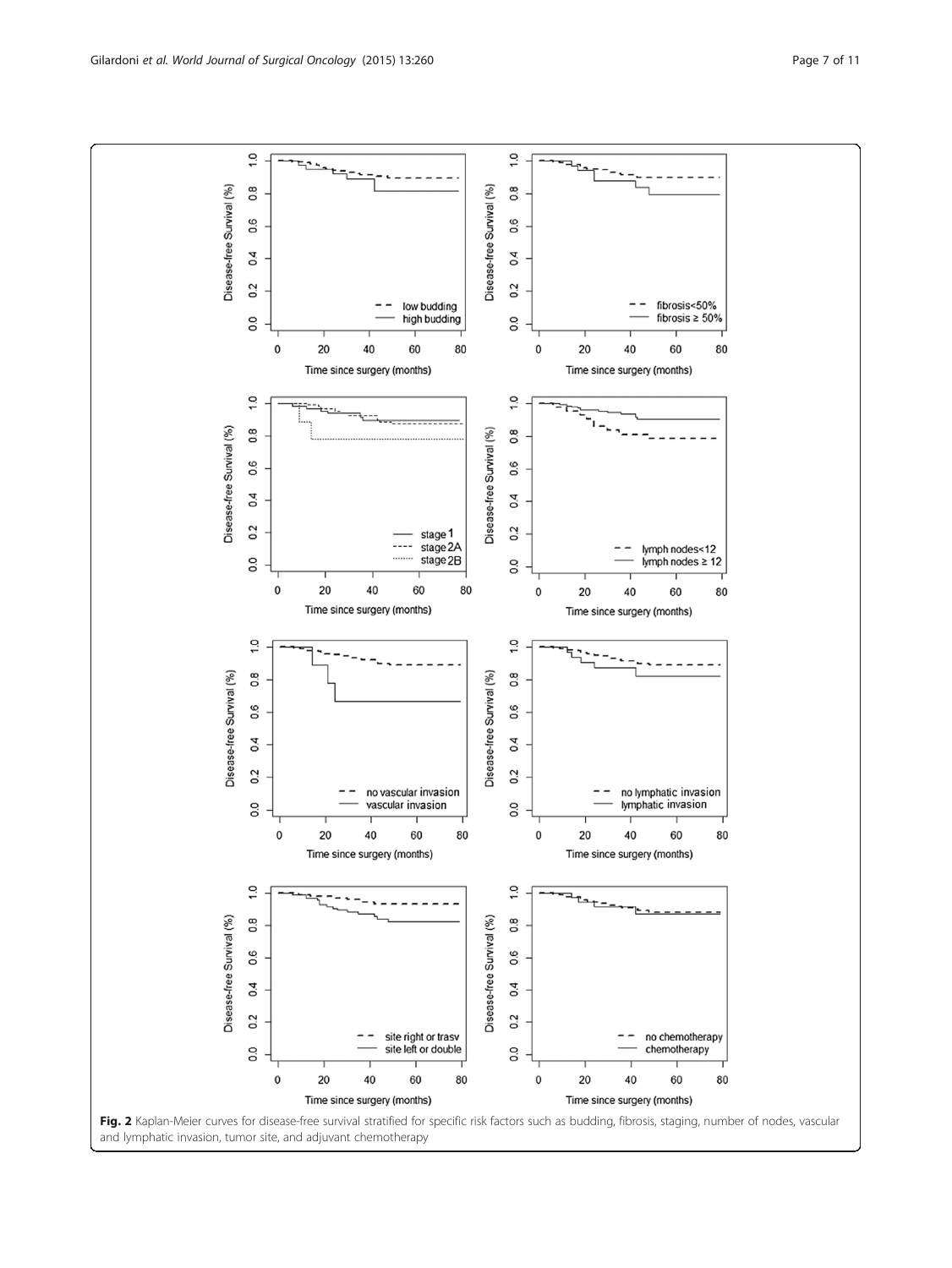<span id="page-7-0"></span>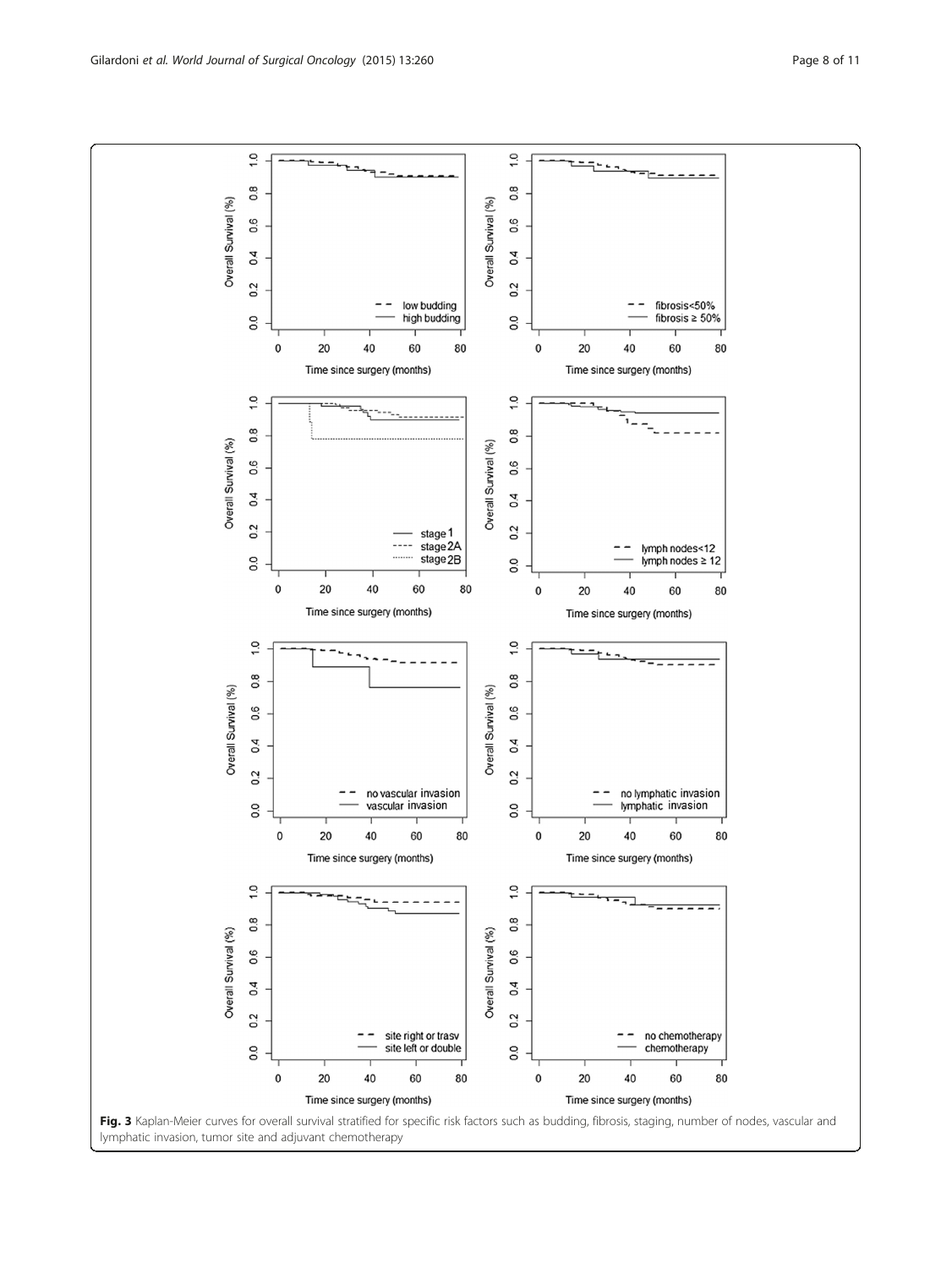|                       | Univariate analysis |                        | Multivariate analysis |                     |  |
|-----------------------|---------------------|------------------------|-----------------------|---------------------|--|
|                       | DFS HR (95 % CI)    | OS HR (95 % CI)        | DFS HR (95 % CI)      | OS HR (95 % CI)     |  |
| Gender                |                     |                        |                       |                     |  |
| Female                | $\mathbf{1}$        | 1                      | $\overline{1}$        | $\mathbf{1}$        |  |
| Male                  | $0.59(0.25 - 1.40)$ | $0.57$ $(0.21 - 1.57)$ | $0.41(0.16 - 1.05)$   | $0.41(0.14 - 1.25)$ |  |
| Age, years            | $1.06(1.01 - 1.12)$ | $1.09(1.02 - 1.16)$    | $1.07(1.01 - 1.12)$   | $1.09(1.02 - 1.16)$ |  |
| Budding               |                     |                        |                       |                     |  |
| No                    | $\mathbf{1}$        | $\mathbf{1}$           | $\mathbf{1}$          | $\mathbf{1}$        |  |
| Yes                   | $1.72(0.67 - 4.44)$ | $1.09(0.31 - 3.85)$    | $1.22(0.35 - 4.16)$   | $1.06(0.23 - 4.87)$ |  |
| Fibrosis              |                     |                        |                       |                     |  |
| $< 50 \%$             | $\mathbf{1}$        | $\mathbf{1}$           | $\overline{1}$        | $\mathbf{1}$        |  |
| $> 50\%$              | 1.98 (0.77-5.10)    | 1.23 (0.35-4.35)       | $1.21(0.37 - 3.94)$   | $1.01(0.22 - 4.61)$ |  |
| Stage                 |                     |                        |                       |                     |  |
| $\mathbf{1}$          | $\mathbf{1}$        | 1                      | $\mathbf{1}$          | $\mathbf{1}$        |  |
| 2A                    | 1.11 (0.42-2.93)    | $0.80(0.26 - 2.46)$    | $1.08(0.35 - 3.30)$   | $1.13(0.31 - 4.13)$ |  |
| 2B                    | 2.89 (0.58-14.35)   | 3.68 (0.71-19.00)      | 4.07 (0.63-26.08)     | 5.81 (0.77-43.92)   |  |
| Lymph nodes retrieved |                     |                        |                       |                     |  |
| $> = 12$              | 1                   | $\mathbf{1}$           | $\overline{1}$        | $\mathbf{1}$        |  |
| $<12$                 | 2.56 (1.09-6.25)    | 2.70 (1.03-7.69)       | 2.13 (0.76-5.88)      | $2.38(0.71 - 8.33)$ |  |
| Vascular invasion     |                     |                        |                       |                     |  |
| No                    | 1                   | 1                      | $\mathbf{1}$          | $\overline{1}$      |  |
| Yes                   | 3.78 (1.12-12.91)   | 3.19 (0.72-14.15)      | 3.43 (0.87-13.58)     | 2.91 (0.59-14.31)   |  |
| Lymphatic invasion    |                     |                        |                       |                     |  |
| $\rm No$              | $\mathbf{1}$        | $\mathbf{1}$           | $\mathbf{1}$          | $\mathbf{1}$        |  |
| Yes                   | 1.71 (0.63-4.67)    | $0.83$ $(0.19 - 3.69)$ | $0.88(0.26 - 2.94)$   | $0.85(0.09 - 2.89)$ |  |
| Site                  |                     |                        |                       |                     |  |
| Right or trasversum   | $\mathbf{1}$        | 1                      | $\mathbf{1}$          | $\mathbf{1}$        |  |
| Left or double        | 2.69 (1.04-6.93)    | 2.06 (0.70-6.04)       | 3.56 (1.24-10.21)     | 3.34 (0.98-11.84)   |  |
| Chemotherapy          |                     |                        |                       |                     |  |
| <b>No</b>             | $\mathbf{1}$        | $\mathbf{1}$           | $\overline{1}$        | $\mathbf{1}$        |  |
| Yes                   | $1.12(0.38 - 3.34)$ | $0.76$ (0.17-3.37)     | 1.52 (0.39-5.97)      | 1.37 0.24-7.99)     |  |

<span id="page-8-0"></span>Table 4 Risk factors analyzed by univariate and multivariate (Cox regression models) for disease-free survival (DFS) and overall survival (OS)

HR hazard ratio

CI confidential interval

In 2010, the European Society of Medical Oncology stated that the use of adjuvant chemotherapy in stage II CC remains controversial. In general, stage IIA can be considered low risk while stage IIB deserves adjuvant treatment. In stage IIA adjuvant treatment may be considered in the presence of unfavorable prognostic factors: obstruction or perforation debut, contiguity infiltration of neighboring organs, high grading, number of lymph nodes examined <12 and vascular, perineural or lymphatic infiltration [[25\]](#page-9-0). Our policy was to candidate patients to adjuvant chemotherapy in stage IIB and in stage IIA only when at least two of the above risk factors were present. This conservative policy was based on the recommendations available at the time the study initiated. In fact, evidence from randomized controlled trials did not support the use of adjuvant chemotherapy, even for patients with high-risk stage II colon cancer [\[38](#page-10-0)] or at most when at least two risk factors were present [[39\]](#page-10-0).

#### Conclusions

In conclusion, the present results suggest that staging remains of paramount importance in detecting patients at high risk of recurrence and in assigning a correct prognosis of long-term survival. The number of lymph nodes retrieved, the presence of vascular invasion, and the left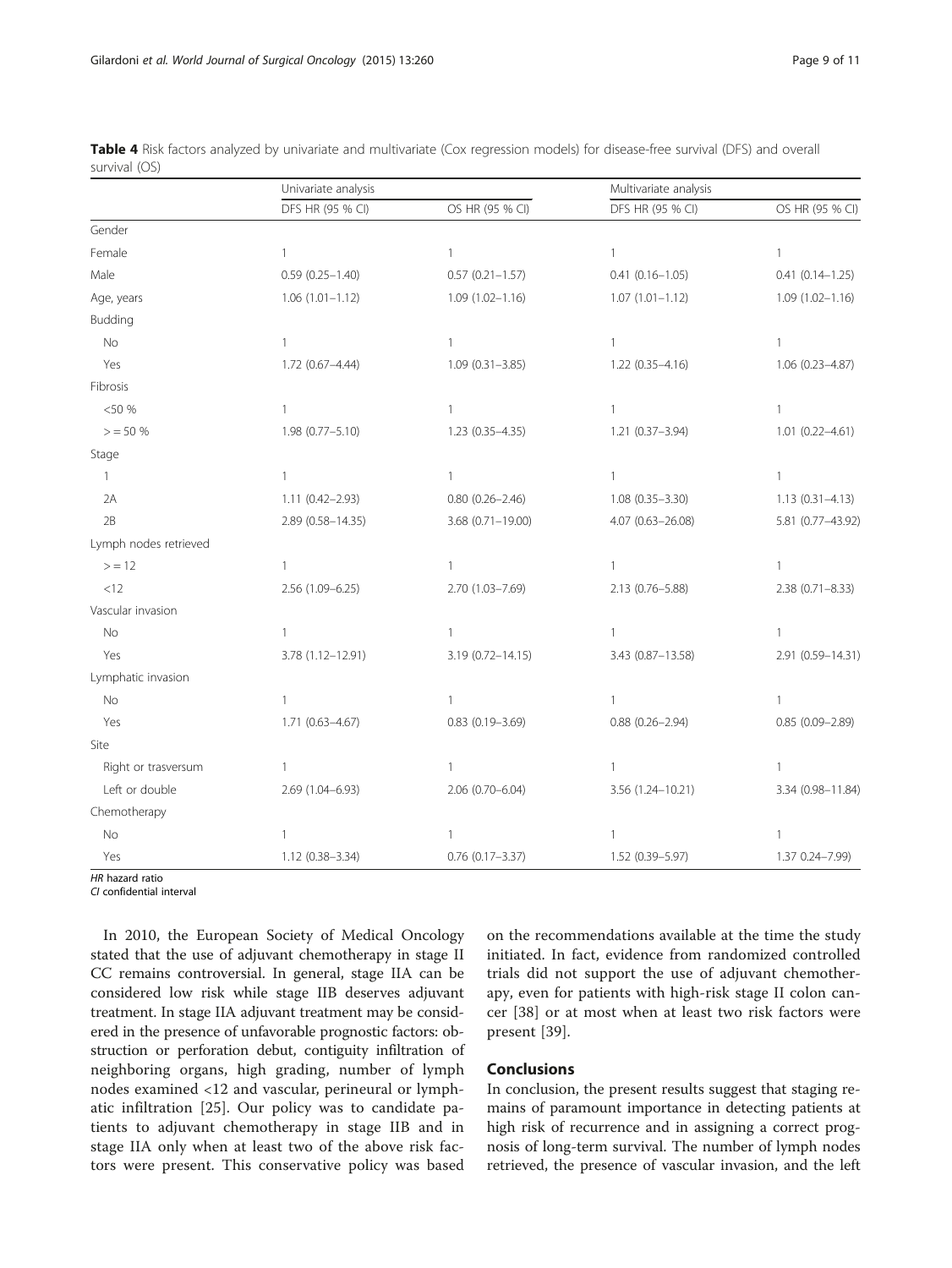<span id="page-9-0"></span>or multiple cancer location are negative prognostic factors and should be take into account for the possibility of additional therapies. The detection of fibrosis and budding do not seem to add valuable information for prognosis. In early colon cancer stages, the surveillance program should be maximized within the first 2 years.

#### Competing interests

The authors declare that they have no competing interests.

#### Authors' contribution

EG was responsible for the follow-up program, conceived the study, and drafted the manuscript. DPB was responsible for database quality and performed the statistical analysis. SP, ML, MG coordinated the follow-up strategies, helped to draft the manuscript, and participated to the study design. NZ and GB performed histopathology and drafted the manuscript. MT and AB were the coordinators of the colorectal cancer program and participated in the study design. LG was the study design coordinator, the principal investigator, and also drafted the manuscript. All authors read and approved the final manuscript.

#### Author details

<sup>1</sup>Department of Surgery and Translational Medicine, Milano-Bicocca University, San Gerardo Hospital, Monza, Italy. <sup>2</sup>Department of Health Science, Centre of Biostatistics for Clinical Epidemiology, Milano-Bicocca University, Monza, Italy. <sup>3</sup>Unit of Pathology, San Gerardo Hospital, Monza, Italy. <sup>4</sup>Department of Surgery, San Gerardo Hospital (4° piano A), Via Pergolesi 33, 20052 Monza, Italy.

#### Received: 25 March 2015 Accepted: 5 August 2015 Published online: 28 August 2015

#### References

- 1. Gianotti L, Tamini N, Nespoli L, Rota M, Bolzonaro E, Frego R, et al. A prospective evaluation of short-term and long-term results from colonic stenting for palliation or as a bridge to elective operation versus immediate surgery for large-bowel obstruction. Surg Endosc. 2013;27:832–42.
- 2. Gunderson LL, Jessup JM, Sargent DJ, Greene FL, Stewart AK. Revised TN. Categorization for colon cancer based on national survival outcomes data. J Clin Oncol. 2010;28:264–71.
- 3. Vather R, Sammour T, Kahokehr A, Connolly AB, Hill AG. Lymph node evaluation and long-term survival in Stage II and Stage III colon cancer: a national study. Ann Surg Oncol. 2009;16(3):585–93.
- 4. Compton CC, Fielding LP, Burgart LJ, Conley B, Cooper HS, Hamilton SR, et al. Prognostic factors in colorectal cancer. College of American Pathologists Consensus Statement 1999. Arch Pathol Lab Med. 2000;124:979–94.
- 5. Merok MA, Ahlquist T, Røyrvik EC, Tufteland KF, Hektoen M, Sjo OH, et al. Microsatellite instability has a positive prognostic impact on stage II colorectal cancer after complete resection: results from a large, consecutive Norwegian series. Ann Oncol. 2013;24:1274–82.
- 6. Ueno H, Murphy J, Jass JR, Mochizuki H, Talbot IC. Tumour 'budding' as an index to estimate the potential of aggressiveness in rectal cancer. Histopathology. 2002;40:127–32.
- 7. Ueno H, Mochizuki H, Hashiguchi Y, Shimazaki H, Aida S, Hase K, et al. Risk factors for an adverse outcome in early invasive colorectal carcinoma. Gastroenterology. 2004;127:385–94.
- 8. Prall F, Nizze H, Barten M. Tumor budding as prognostic factor in stage I/II colorectal carcinoma. Histopathology. 2005;47:17–24.
- 9. Huijbers A, Tollenaar RA, vPelt GW, Zeestraten EC, Dutton S, McConkey CC, et al. The proportion of tumor stroma as a strong prognosticator for stage II and III colon cancer patients: validation in the VICTOR trial. Ann Oncol. 2013;24:179–85.
- 10. Mesker WE, Junggeburt JM, Szuhai K, de Heer P, Morreau H, Tanke HJ, et al. The carcinoma-stroma ratio of colon carcinoma is an independent fact of survival compared to lymph node status and tumor stage. Cell Oncol. 2007;29:387–98.
- 11. Törnqvist A, Ekelund G, Leandoer L. Early diagnosis of metachronous colorectal carcinoma. Aust NZJ Surg. 1981;51:442–5.
- 12. Heald RJ, Lockhart-Mummery HE. The lesion of the second cancer of the large bowel. Br J Surg. 1972;59:16–9.
- 13. Castells A, Bessa X, Daniels M, Ascaso C, Lacy AM, García-Valdecasas JC, et al. Value of postoperativen surveillance after radical surgery for colorectal cancer. Results of a cohort study. Dis Colon Rectum. 1998;41:714–24.
- 14. Renehan AG, Egger M, Saunders MP, O'Dwyer ST. Impact on survival of intensive follow-up after curative resection for colorectal cancer: systematic review and meta-analysis of randomized trials. BMJ. 2002;324(7341):813.
- 15. Bruinvels D, Stiggelbout A, Kievit J, Van Houwelingen H, Habbema J, Van de Velde C. Follow-up of patients with colorectal cancer. A meta-analysis. Ann Surg. 1994;219:174–82.
- 16. Jefferey M, Hickey B, Hider P. Follow-up strategies for patients treated for non metastatic colorectal cancer. Cochrane Database Syst Rev. 2007;1, CD002200.
- 17. Tjandra J, Chan M. Follow-up after curative resection of colorectal cancer: a meta-analysis. Dis Colon Rectum. 2007;50:1783–99.
- 18. Scholefield JH, Steele RJ. Guidelines for follow up after resection of colorectal cancer. Gut. 2002;51 Suppl 5:V3–5.
- 19. Edge S, Byrd DR, Compton CC, Fritz AG, Greene FL, Trotti A. AJCC cancer staging manual. 7th ed. 2010. revised 2013.
- 20. Figueredo A, Rumble RB, Maroun J, Earle CC, Cummings B, McLeod R, et al. Follow-up of patients with curatively resected colorectal cancer: a practice guideline. BMC Cancer. 2003;3:26–32.
- 21. Buie WD, Attard JA. Follow up recommendations for colon cancer. Clin Colon Rectal Surg. 2005;18:232–43.
- 22. Hammod K, Margolin DA. The role of postoperative surveillance in colorectal cancer. Clin Colon Rectal Surg. 2007;20:249–54.
- 23. Hari DM, Leung AM, Lee JH, Sim MS, Vuong B, Chiu CG, et al. AJCC Cancer Staging Manual 7th edition criteria for colon cancer: do the complex modifications improve prognostic assessment? J Am Coll Surg. 2013;217:181–90.
- 24. Tsikitis VL, Malireddy K, Green EA, Christensen B, Whelan R, Hyder J, et al. Postoperative surveillance recommendations for early stage colon cancer based on results from the clinical outcomes of surgical therapy trial. J Clin Oncol. 2009;27:3671–6.
- 25. Labianca R, Nordlinger B, Beretta GD, Brouquet A, Cervantes A. ESMO Guidelines Working Group. Primary colon cancer: ESMO Clinical Practice Guidelines for diagnosis, adjuvant treatment and follow-up. Ann Oncol. 2010;21 Suppl 5:v70–7.
- 26. Arnold CN, Goel A, Blum HE, Boland CR. Molecular pathogenesis of colorectal cancer. Cancer. 2005;104:2035–47.
- 27. Chang GJ, Rodriguez-Bigas MA, Skibber JM, Moyer VA. Lymph node evaluation and survival after curative resection of colon cancer: systematic review. J Natl Cancer Inst. 2007;99:433–41.
- 28. Swanson RS, Compton CC, Stewart AK, Bland KI. The prognosis of T3N0 colon cancer is dependent on the number of lymph nodes examined. Ann Surg Oncol. 2003;10:65–71.
- 29. Wong JH, Severino R, Honnebier MB, Tom P, Namiki TS. Number of nodes examined and staging accuracy in colorectal carcinoma. J Clin Oncol. 1999;17:2896–900.
- 30. National Quality Forum. Specifications of the national voluntary consensus standards for breast and colon cancer. [http://www.qualityforum.org/Publications/](http://www.qualityforum.org/Publications/2009/05/National_Voluntary_Consensus_Standards_for_Quality_of_Cancer_Care.aspx) [2009/05/National\\_Voluntary\\_Consensus\\_Standards\\_for\\_Quality\\_of\\_Cancer\\_](http://www.qualityforum.org/Publications/2009/05/National_Voluntary_Consensus_Standards_for_Quality_of_Cancer_Care.aspx) [Care.aspx.](http://www.qualityforum.org/Publications/2009/05/National_Voluntary_Consensus_Standards_for_Quality_of_Cancer_Care.aspx) Accessed 18 Jan 2007.
- 31. Weiss JM, Pfau PR, O'Connor ES, King J, LoConte N, Kennedy G, et al. Mortality by stage for right- versus left-sided colon cancer: analysis of surveillance, epidemiology, and end results—medicare data. J Clin Oncol. 2011;29:4401–9.
- 32. Dillman RO, Aaron K, Heinemann FS. McClure SEIdentification of 12 or more lymph nodes in resected colon cancer specimens as an indicator of quality performance. Cancer. 2009;115:1840–8.
- 33. Law CH, Wright FC, Rapanos T, Alzahrani M, Hanna SS, Khalifa M, et al. Impact of lymph node retrieval and pathological ultra-staging on the prognosis of stage II colon cancer. J Surg Oncol. 2003;84:120–6.
- 34. Xu CJ, Mikami T, Nakamura T, Tsuruta T, Nakada N, Yanagisawa N, et al. Tumor budding, myofibroblast proliferation, and fibrosis in obstructing colon carcinoma: the roles of Hsp47 and basic fibroblast growth factor. Pathol Res Pract. 2013;209:69–74.
- 35. Lai YH, Wu LC, Li PS, Wu WH, Yang SB, Xia P, et al. Tumour budding is a reproducible index for risk stratification of patients with stage II colon cancer. Colorectal Dis. 2014;16:259–64.